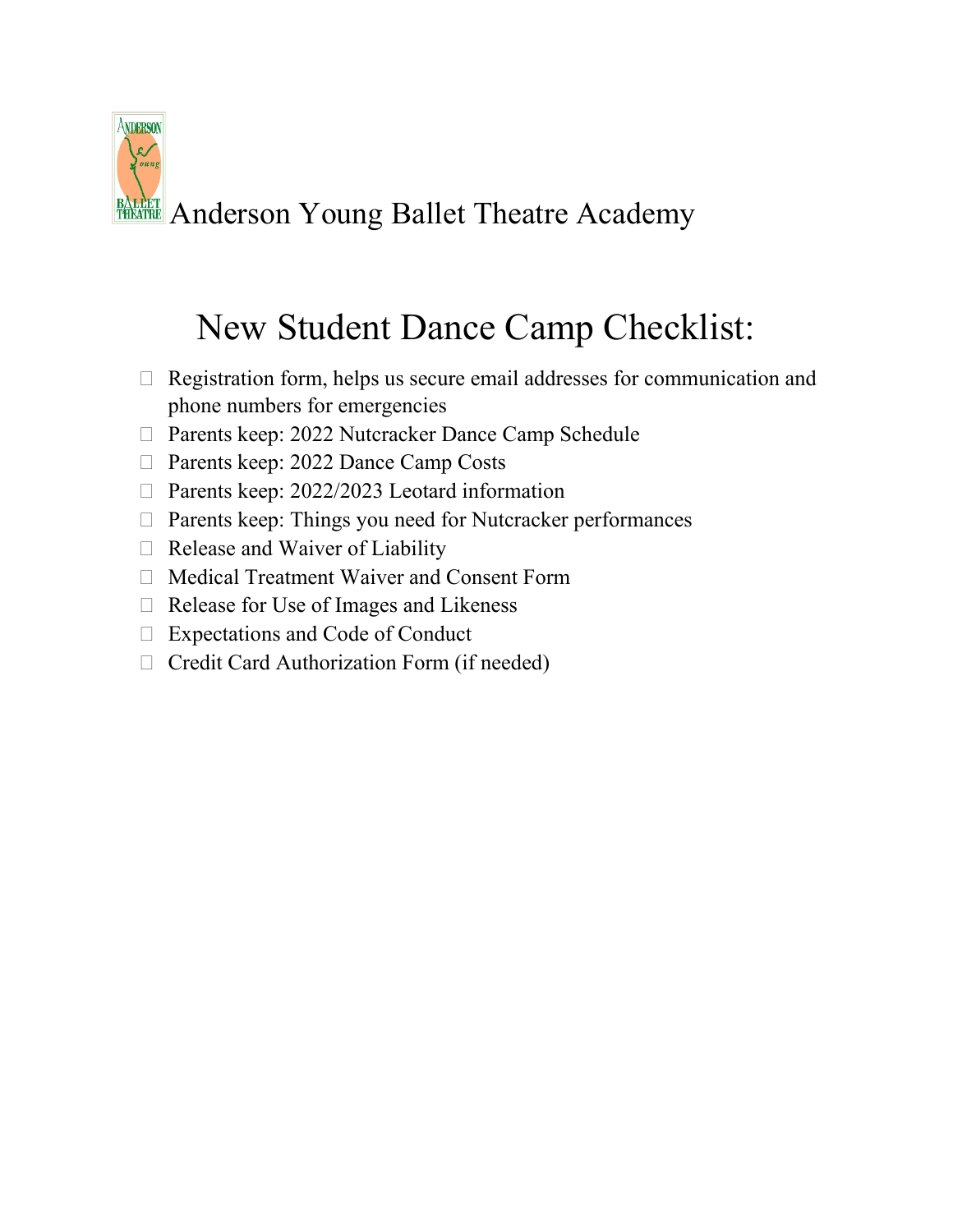# **APPLICATION FOR REGISTRATION**

**.** Dancer's Name : \_\_\_\_\_\_\_\_\_\_\_\_\_\_\_\_\_\_\_\_\_\_\_\_\_\_\_\_\_\_\_\_\_\_\_\_\_\_\_\_\_\_\_\_\_\_\_\_\_\_\_\_ DOB: \_\_\_\_\_\_\_\_\_\_\_\_

Parent/Guardian Name:\_\_\_\_\_\_\_\_\_\_\_\_\_\_\_\_\_\_\_\_\_\_\_\_\_\_\_\_\_\_\_\_\_\_\_\_\_\_\_\_\_\_\_\_\_\_\_\_\_\_\_\_\_\_\_\_\_\_\_\_\_\_

Mailing address: \_\_\_\_\_\_\_\_\_\_\_\_\_\_\_\_\_\_\_\_\_\_\_\_\_\_\_\_\_\_\_\_\_\_\_\_\_\_\_\_\_\_\_\_\_\_\_\_\_\_\_\_\_\_\_\_\_\_\_\_\_\_\_\_\_\_\_\_\_\_\_

# 2022 New Student

| Dance Camp |
|------------|
|------------|

Phone # \_\_\_\_\_\_\_\_\_\_\_\_\_\_\_\_\_\_\_\_\_\_\_\_\_\_\_ Email Address: \_\_\_\_\_\_\_\_\_\_\_\_\_\_\_\_\_\_\_\_\_\_\_\_\_\_\_\_\_\_\_\_\_\_\_\_

Parent/Guardian Name:\_\_\_\_\_\_\_\_\_\_\_\_\_\_\_\_\_\_\_\_\_\_\_\_\_\_\_\_\_\_\_\_\_\_\_\_\_\_\_\_\_\_\_\_\_\_\_\_\_\_\_\_\_\_\_\_\_\_\_\_\_\_ Phone # \_\_\_\_\_\_\_\_\_\_\_\_\_\_\_\_\_\_\_\_\_\_\_\_\_\_\_ Email Address: \_\_\_\_\_\_\_\_\_\_\_\_\_\_\_\_\_\_\_\_\_\_\_\_\_\_\_\_\_\_\_\_\_\_\_\_

| Registration |
|--------------|
|              |

|                                                             | <b>Class or Level</b> | Class Day(s) | Tuition | <b>Monthly Tuition</b> |
|-------------------------------------------------------------|-----------------------|--------------|---------|------------------------|
| \$35.00 Registration Fee/\$45.00<br>Family Registration fee |                       |              |         |                        |
| List of Possible Pick-ups other than parents/guardians.     |                       |              |         |                        |
| 1. Name                                                     | Relationship          | Phone        |         |                        |
| 2. Name                                                     | Relationship          | Phone        |         |                        |

*New Students are welcome!* 

 $\overline{\phantom{0}}$ 

**Public Performances: 12/16/2022 7:30pm, 12/17/2022 7:30pm, 12/18/2022 2:30pm**

Public Performances: 12/16/2022 7:30pm, 12/17/2022 7:30pm, 12/18/2022 2:30pm

 *Any child wishing to participate in AYBT's production of The Nutcracker 2022 must attend Dance Camp. Children must be 5 years' old by the beginning of Dance Camp and be a Kindergarten student in school. Students must be a student of AYBT Academy (both Fall & Spring semesters) and attend all rehearsals necessary to the performance.* 

|                                                                                                                      | Nutcracker Saturdays Begin: Saturday, October 29, 2022<br>Performance Dates:<br>Nutcracker School Performance: Thursday, 12/15/2022, 10 am                                                                                                                                                                                                                                                                                                                                           |
|----------------------------------------------------------------------------------------------------------------------|--------------------------------------------------------------------------------------------------------------------------------------------------------------------------------------------------------------------------------------------------------------------------------------------------------------------------------------------------------------------------------------------------------------------------------------------------------------------------------------|
|                                                                                                                      | 7:00-8:00 Big Imps (Ballet 6) Amber<br>6:30-7:30 Waltz Petals (Juniors & Apprentices) Cathy<br>7:30-9:00 Waltz Flowers/Rose Buds/Dew Drop/Sugar Plum Cathy<br>6:30-7:30 Soldiers (Ballet 2) Jennifer<br>WEEK TWO June 13-17<br>4:30-5:30 Party Children (Ballet 4 & 5) Jennifer<br>5:30-6:30 Big Angels (Ballet 7) Rachel<br>5:45-6:30 Mice (Ballet 1) Jennifer<br>6:00-7:00 Little Angels (Ballet 3) Amber<br>6:00-7:00 Little Angels (Ballet 3) Amb                                |
|                                                                                                                      | 6:30-8:00 Snow Scene together (Juniors/Apprentices/Company)<br>8:00-9:00 Claire Audition (Juniors & Apprentices)<br>6:30-7:30 Party Scene children together (Ballet 4 & 5)<br>6:00-7:00 lmps (Ballet 3)<br>4:30-5:30 Mice & Soldiers together (Ballet 1 & 2)<br>5:30-6:30 Fritz Audition (Ballet 6/7)<br><b>Friday, June 10<br/>4:30 5:30 Chinese (Ballet 6/7)</b>                                                                                                                   |
|                                                                                                                      | 8:30-9:00 Claire Variation (Juniors & Apprentices) Jennifer<br>7:00-8:30 Snowflakes (Company) Cathy<br>6:00-7:00 Flurries (Juniors & Apprentices) Cathy<br>6:30-7:30 Party Scene Girls (Ballet 4) Jennifer<br>6:00-7:00 Imps (Ballet 3) Amber<br>5:00-6:00 Chinese (Ballet 6/7) Rachel<br>5:30-6:30 Soldiers (Ballet 2) Jennifer<br>4:45- 5:30 Mice (Ballet 1) Jennifer<br>4:30-5:00 Fritz (Ballet 6/7) Cathy<br>WEEK ONE June 6-9<br>7:30-8:30 Party Scene Boys (Ballet 5) Jennifer |
| 1 class a week 1.5 hr.<br>1 class a week 1 hour<br>An Individual class \$20.00<br>\$50.00/4 weeks<br>\$60.00/4 weeks | Intermediate is now Ballet 6 and Ballet 7!<br>Elementary 1/2 is now Ballet 4! Elementary $3/4$ is now Ballet 5!<br><b>CLASS DESCRIPTIONS</b>                                                                                                                                                                                                                                                                                                                                         |
| 1 class a week 45 min.<br>1/2 hour class a week<br>\$35.00/4 weeks<br>\$45.00/4 weeks                                | New Class Level Titles!                                                                                                                                                                                                                                                                                                                                                                                                                                                              |
| Apprentice to Company (All Classes) - \$300.00/4 week<br>Individual Classes                                          | Withdrawal and Cancellations: All tuition is based on one term<br>except when and Cancellations: All tuition is based on one term<br>except when phone or email. We rester the right to cancel any the<br>course, and a refund of tuit                                                                                                                                                                                                                                               |
| Junior Company (All Classes) - \$290.00/4 weeks                                                                      |                                                                                                                                                                                                                                                                                                                                                                                                                                                                                      |
| (An approximate 10% savings over individual class prices)                                                            | <b>Attendance:</b> Each student's interest and progress is directly related to good time which the student is expected in which the student is essually provide up all all all strates of the student is experient and the student                                                                                                                                                                                                                                                   |
| Ballet/Tap/Jazz/Modern/Pointe 7 - \$265.00/4 weeks<br>Ballet/Tap/Jazz/Modern 6 - \$235.00/4 weeks                    |                                                                                                                                                                                                                                                                                                                                                                                                                                                                                      |
| Ballet/Tap/Jazz 4 & 5 - $$175.00/4$ weeks<br>Ballet/Tap/Jazz 3 - \$165.00/4 weeks                                    | <b>Monthly Payments:</b> Every 4 weeks (refer to separate payment schedule, given at Registration). A $530.00$ fee is added to all reschedule, given at Registration). A $530.00$ fee is added to all re-<br>turned checks, after whi                                                                                                                                                                                                                                                |
| Ballet/Tap/Jazz 2 - \$110.00/4 weeks                                                                                 |                                                                                                                                                                                                                                                                                                                                                                                                                                                                                      |
| Ballet /Tap 1 - \$70.00/4 weeks                                                                                      |                                                                                                                                                                                                                                                                                                                                                                                                                                                                                      |
| (An approximate 7% savings over individual class prices)<br>Pre-School - \$45.00/4 weeks                             | <b>Tuition Discounts for Class Groups:</b> A 10% discount will be of-<br>freed veek of class. A 5% discount of the best of the street in the of-<br>freed veek of class. A 5% discount (All be offer per sense<br>ter if add by the 1st wee                                                                                                                                                                                                                                          |
| Prices for combination of all classes per Level                                                                      | Registration: There is a \$35.00 registration fee/\$45.00 per family                                                                                                                                                                                                                                                                                                                                                                                                                 |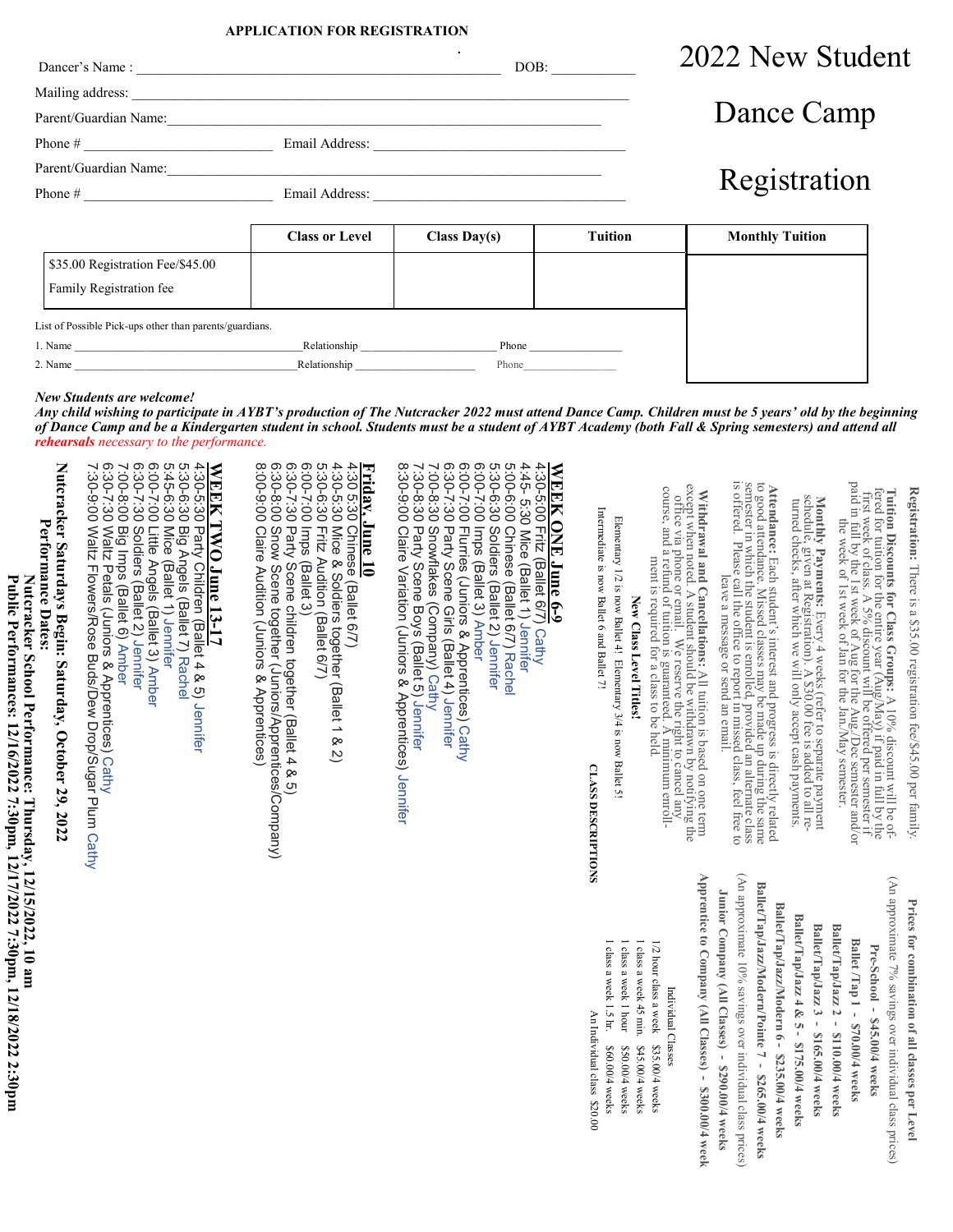**NDERSON** 

# **2022 Nutcracker Dance Camp June 6-17**

# **WEEK ONE June 6-9**

4:30-5:00 Fritz (Ballet 6/7) Cathy 4:45- 5:30 Mice (Ballet 1) Jennifer 5:00-6:00 Chinese (Ballet 6/7) Rachel 5:30-6:30 Soldiers (Ballet 2) Jennifer 6:00-7:00 Imps (Ballet 3) Amber 6:00-7:00 Flurries (Juniors & Apprentices) Cathy 6:30-7:30 Party Scene Girls (Ballet 4) Jennifer 7:00-8:30 Snowflakes (Company) Cathy 7:30-8:30 Party Scene Boys (Ballet 5) Jennifer 8:30-9:00 Claire Variation (Juniors & Apprentices) Jennifer

# **Friday, June 10**

4:30 5:30 Chinese (Ballet 6/7) 4:30-5:30 Mice & Soldiers together (Ballet 1 & 2) 5:30-6:30 Fritz Audition (Ballet 6/7) 6:00-7:00 Imps (Ballet 3) 6:30-7:30 Party Scene children together (Ballet 4 & 5) 6:30-8:00 Snow Scene together (Juniors/Apprentices/Company) 8:00-9:00 Claire Audition (Juniors & Apprentices)

# **WEEK TWO June 13-17**

4:30-5:30 Party Children (Ballet 4 & 5) Jennifer 5:30-6:30 Big Angels (Ballet 7) Rachel 5:45-6:30 Mice (Ballet 1) Jennifer 6:00-7:00 Little Angels (Ballet 3) Amber 6:30-7:30 Soldiers (Ballet 2) Jennifer 7:00-8:00 Big Imps (Ballet 6) Amber 6:30-7:30 Waltz Petals (Juniors & Apprentices) Cathy 7:30-9:00 Waltz Flowers/Rose Buds/Dew Drop/Sugar Plum Cathy

# *New Students are welcome!*

*Any child wishing to participate in AYBT's production of The Nutcracker 2022 must attend Dance Camp. Children must be 5 years' old by the beginning of Dance Camp and be a Kindergarten student in school. Students must be a student of AYBT Academy (both Fall & Spring semesters) and attend all rehearsals necessary to the performance.*

Nutcracker Saturdays begin Saturday, October 29, 2022 Performance Dates: Nutcracker school Performance: Thursday, 12/15/2022 10am Public Performances: 12/16/2022 7:30pm, 12/17/2022 7:30pm, 12/18/2022 2:30pm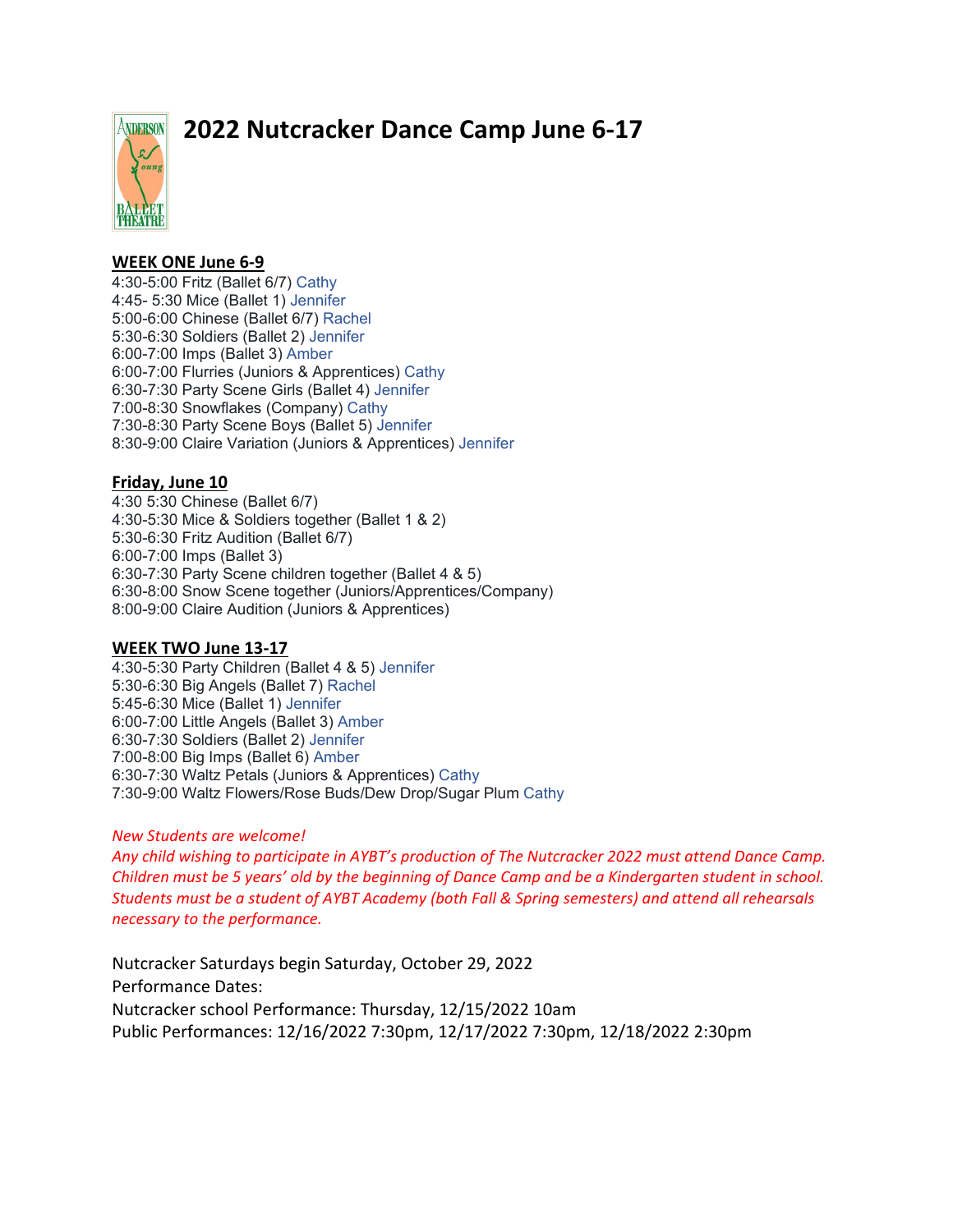# 2022 Dance Camp

Ballet 1, Ballet 2, Ballet 3 (Mice, Soldiers, Angels/Imps) \$190.00

Ballet 4, Ballet 5 (Party Girls and Party Boys) \$190.00

Ballet 6 & 7/Juniors/Apprentices \$190.00 With Fritz/Claire class \$210.00

Company \$260.00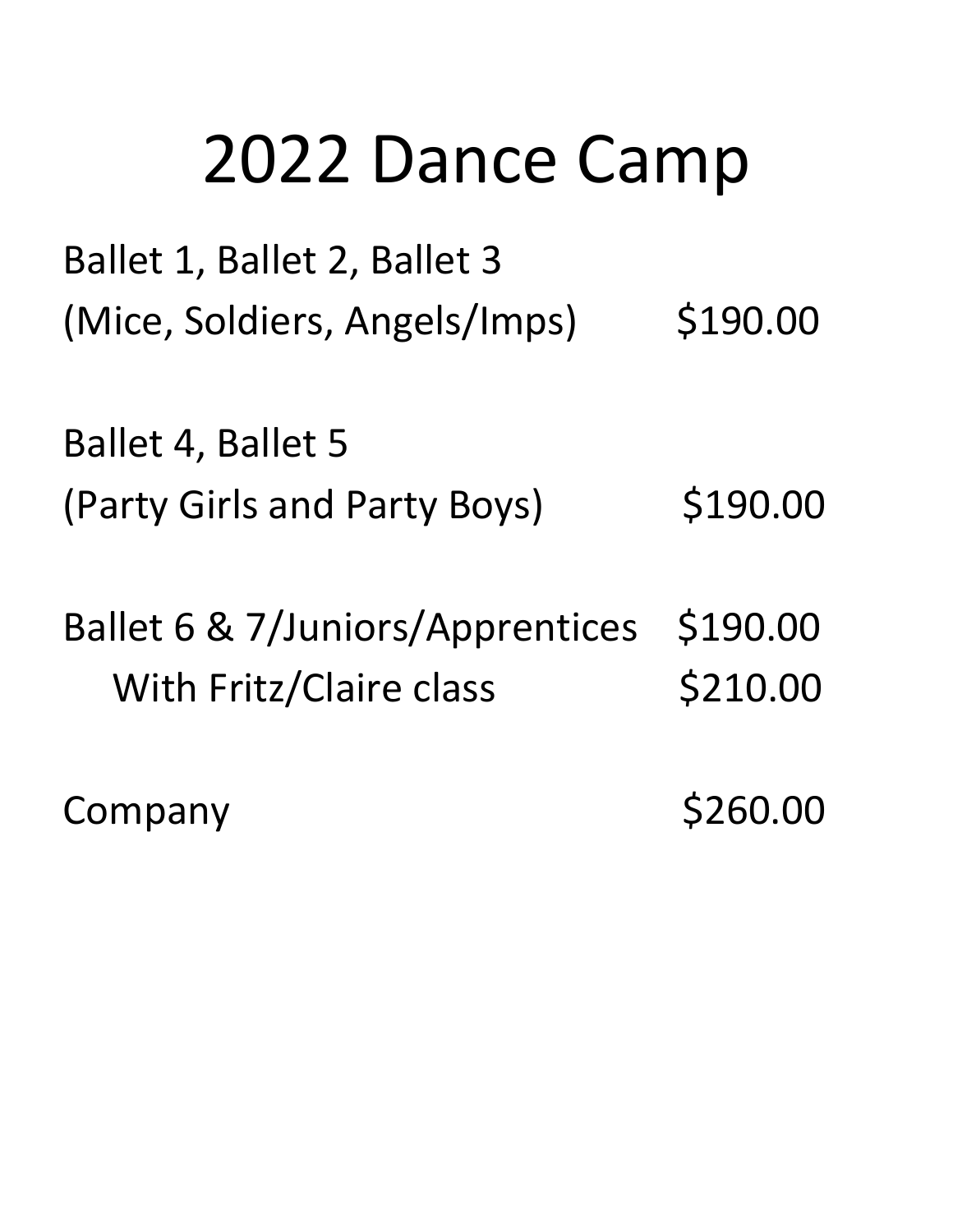# Our 2022/2023 season Leotard order is underway!

Kinney Dancewear will be on-site during Dance Camp (at the Academy building, west end of the building, the board room) on Thursday, June 9th from  $5p-7p$  to size all Academy students with sample leotards for the 2022-2023 Academy Season. These leotards will be ordered in June and will arrive during Academy Registration Day on July 23. The leotard(s) will need to be pre-paid as it is critical to have your leotard on time when the semester starts. Credit card/check/cash are available forms of payment.

Below are the costs, all prices have tax included: ORCHID Leotard (all students are required to have this leotard) \$51.00 for child sizes \$54.00 for adult sizes **BLACK Leotard** (recommended for Ballet 3, 4, 5, 6/7, required for Juniors, Apprentice, and Company levels) \$67.00 child sizes \$68.00 adult sizes

We wanted to share this request as soon as possible with our families; as our swift efforts will help secure the appropriate quantity and sizes for our next season!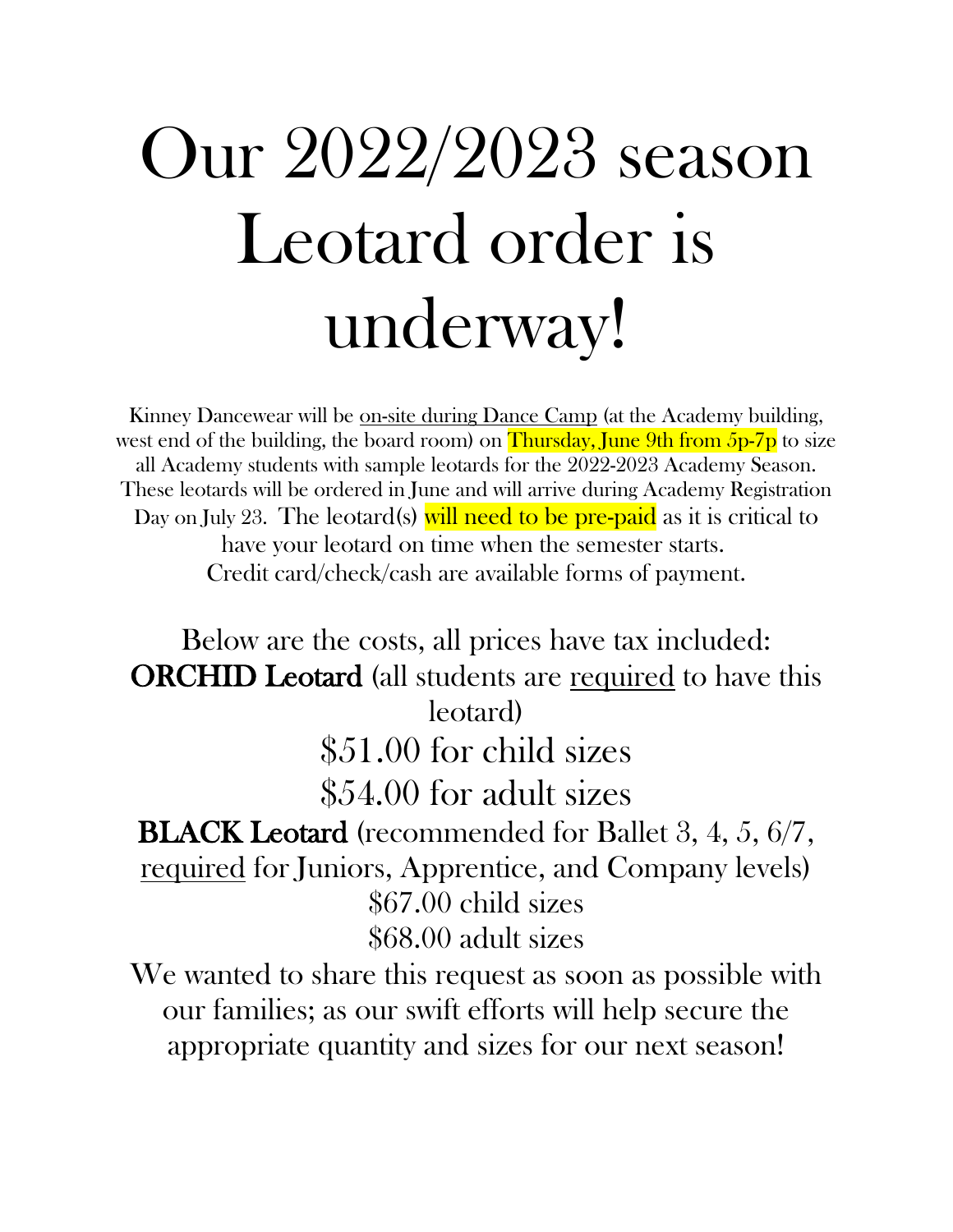# **AYBT/AYBTA RELEASE AND WAIVER OF LIABILITY**

I am the parent or guardian of (Name of Minor Child). In consideration of my child's attendance and participation in Anderson Young Ballet Theatre andAnderson Young Ballet Theatre Academy ("AYBT/AYBTA") activities, classes, and events ("Activity"), I hereby knowingly and freely enter into this Release and Waiver of Liability.

I acknowledge that this Release and Waiver of Liability is a contract with legal and binding consequences and it applies to all activities and events sponsored by, promoted by or affiliated with AYBT/AYBTA. By signing this document I acknowledge that I am giving up substantiallegal rights. I affirm that I have fully read and understand the terms of this Release and Waiverof Liability.

My child is fit for participation in AYBT/AYBTA events and activities, and I consent to my Child's participation. I acknowledge and understand the danger of my Child participating in the Activity, and I fully assume the risks associated with such participation, including, by way of example and not limitation: broken bones, sprains, muscle injuries, dehydration, dangers arising from falls, equipment failure, condition of facilities, and dangers caused by other participants anddancers and Releasees (as defined herein) carelessness and recklessness. I fully assume all risk, both known and unknown to me, associated with my child participating in AYBT/AYBTA Activity.

**I hereby, for my Child, and for or myself, my heirs, executors, administrators, assigns, or personal representatives ("Successors"), WAIVE, RELEASE, DISCHARGE, HOLD HARMLESS, AND PROMISE TO INDEMNIFY AND NOT TO SUE AYBT/AYBTA, its employees, officers, directors, agents, sponsors, participants, property owners and affiliates ("Releasees") FROM ANY AND ALL CLAIMS INCLUDING CLAIMS ARISING FROM THE RELEASEES' OWN NEGLIGENCE** which have or may hereinafter accrue to me or mychild and from any and all damages which may be sustained by me or my child directly or indirectly in connection with, or arising out of, my child's participation in or association with AYBT/AYBTA Activity.

I accept responsibility for the condition and adequacy of my Child's equipment, as well as any equipment Releasees may provide to my Child for use. I understand and agree that situations mayarise which may be beyond the control of the Releasees.

I understand and acknowledge that I have been advised to seek the advice of a health care professional before my Child performs any physical activity. My Child has no physical or medical condition which would endanger my Child or others. Furthermore, I understand that the Releasees are not medical providers, health care professionals, physical trainers, and/or in any way qualified to provide health care advice. I agree to rely solely on my Child's physician and qualified healthcare providers for any advice and counsel related to my Child's own medical condition and fitnessand ability to perform certain exercise activities.

On behalf of my Child, myself and my Successors, I agree that Indiana law shall apply to any dispute, claim, and/or lawsuit between myself and any Releasees and that Indiana law will apply in any lawsuit and/or interpretation of this Release and Waiver of Liability.

I agree, for my child, myself and my Successors, that this contract and the representations contained herein are contractually binding and are not mere recitals and that should I or my Successors assert a claim contrary to what I have agreed to in this contract, the claiming party shallbe liable for expenses, including legal and attorney fees, incurred by the Releasees in defending the claim(s). This contract may not be modified orally, and a waiver or modification of any provision shall not be construed as a waiver or modification of any other provision herein or as consent to any subsequent waiver or modification. Every term and provision of this contract is intended to be severable. If any one or more of them is found to be unenforceable or invalid, that shall not affect any other term or provisions, which shall remain binding and enforceable.

 **Signature of Parent or Guardian Date**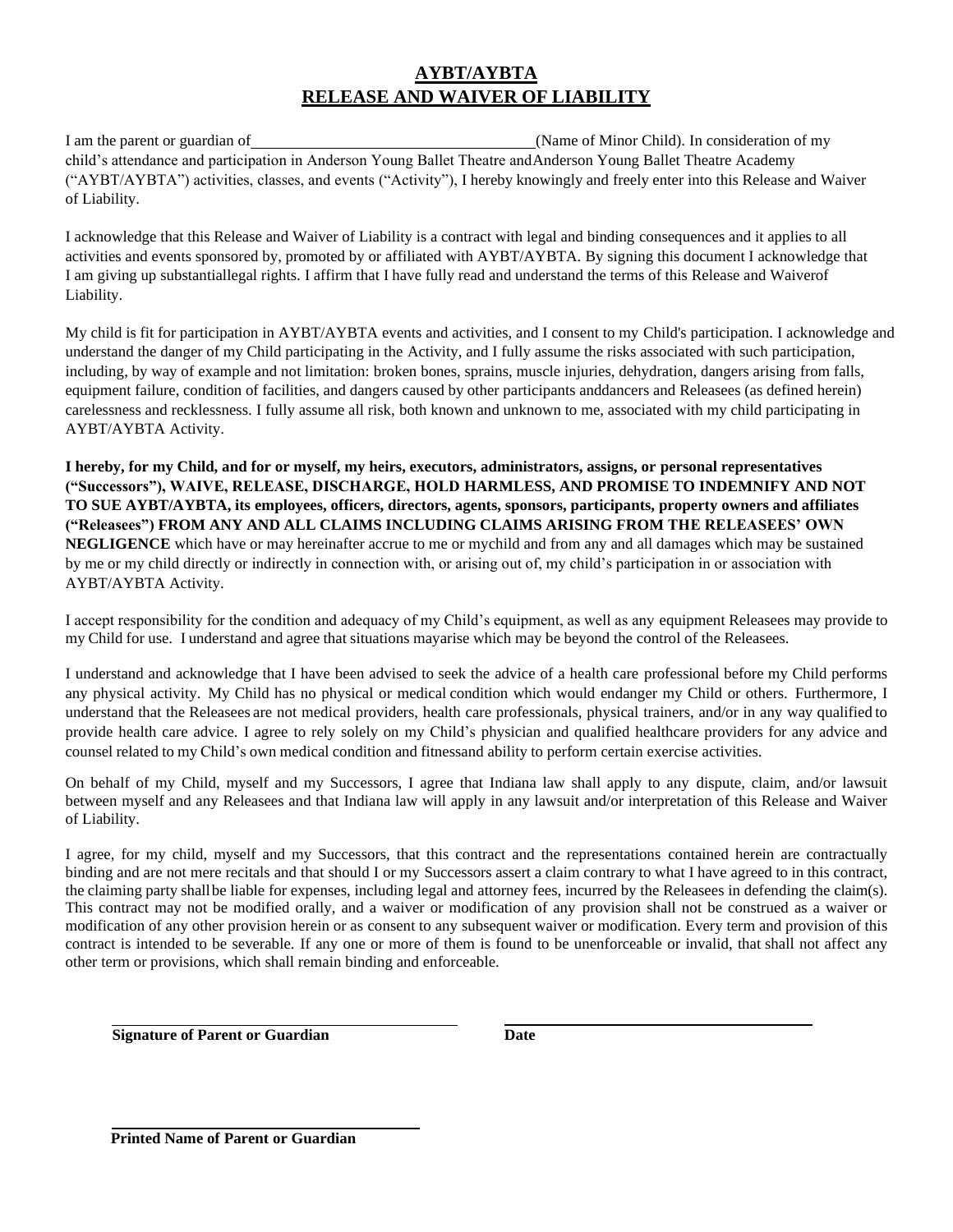# **AYBTA/AYBT Medical Treatment Waiver and Consent Form**

| <b>Dancer's Information</b> |                                                                                     |
|-----------------------------|-------------------------------------------------------------------------------------|
| Legal Name:                 |                                                                                     |
| DOB:                        |                                                                                     |
| Parent/Legal Guardians      |                                                                                     |
| 1. Name:                    | Phone $\#$ :                                                                        |
| 2. Name:                    | Phone $#$ :                                                                         |
|                             | Relevant Medical Considerations: (i.e. exercise restrictions, food allergies, etc.) |

# **Authorization to Administer Medication**

I hereby authorize the staff of AYBTA or AYBT to administer to my child the following medications (please include any prescription or over the counter medications):

| 1. Medication: | Dosage: | Time: |
|----------------|---------|-------|
| 2. Medication: | Dosage: | Time: |
| 3. Medication: | Dosage: | Time: |

I understand it is my responsibility to deliver the above listed medications in their original containers to the staff of AYBTA or AYBT.

# **Authorization to Administer Medical Treatment**

In case of an emergency, AYBTA or AYBT will attempt to contact the child's parent or guardian. In the event a parent or guardian cannot be reached, I authorize AYBTA or AYBT to secure from qualified medical personnel any treatment deemed necessary for my child's immediate care. This authorization includes transporting my child by ambulance if necessary to the nearest medical treatment facility. I agree that I will be responsible for any and all medical services rendered.

# **WAIVER & RELEASE OF ALL CLAIMS**

I acknowledge that there are risks associated with administering medication or medical treatment to my minor child. Such risk include, but are not limited, failing to properly administer the medication, failure to observe adverse side effects, failure to recognize an injury or illness, or failing to recognize the need for emergency medical services. I hereby fully release ATYB or ATYBA and any of its staff from any and all claims associated in any way with the administering of medication or medical treatment to my child.

 $\mathcal{L}_\text{max}$  , and the contract of the contract of the contract of the contract of the contract of the contract of the contract of the contract of the contract of the contract of the contract of the contract of the contr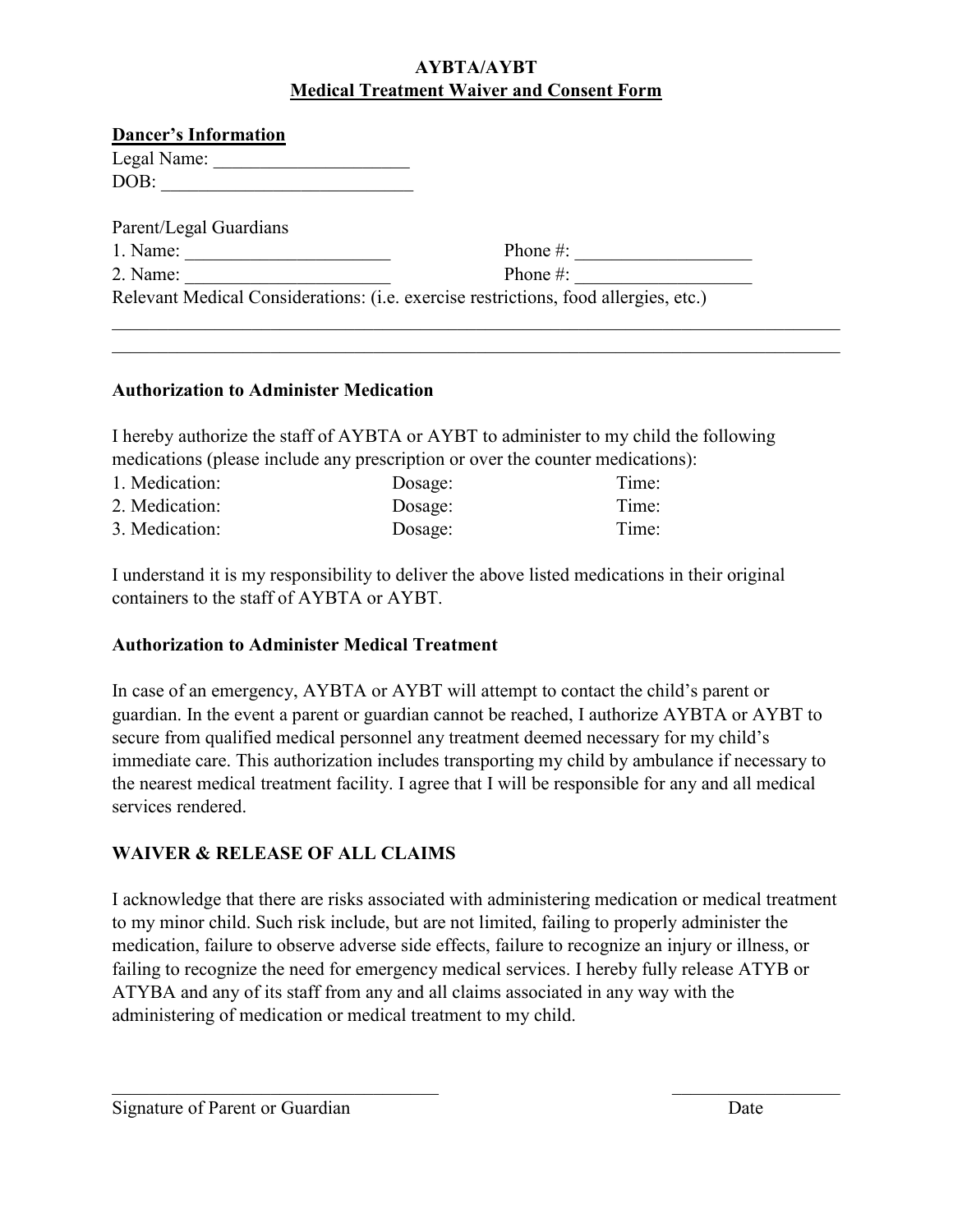# **AYBTA/AYBT Release for Use of Images and Likeness**

I hereby authorize Anderson Young Ballet Theatre and Anderson Young Ballet Theatre Academy (AYBT/AYBTA) to use, reproduce and publish, for all purposes, photographs and video of myself or my child. Any such photograph or video may be reproduced in any medium, print or electronic, and used for any lawful purpose including publication, illustration, promotion, or advertisement.

I agree that any photographs, video or any likeness created or reproduced in whatever form and in any and all media, is the sole property of AYBT/AYBTA. I authorize AYBT/AYBTA to edit, alter, or copy any such photographs or videos, and I waive any right to inspect such materials or to determine their use. AYBT/AYBTA shall have the right to give, sell, transfer and exhibit the images and any likeness created or reproduced therefrom for marketing or communications purposes.

I hereby waive my right and my child's right to receive any compensation for signing this release and the right to receive any compensation for the use of any materials as described herein. I also waive any right to inspect or approve finished images or to approve the eventual use of photographs or video.

I acknowledge that I have read this Release and fully understand its contents.

 $\mathcal{L}_\mathcal{L}$  , where  $\mathcal{L}_\mathcal{L}$  , we have the set of the set of the set of the set of the set of the set of the set of the set of the set of the set of the set of the set of the set of the set of the set of the set Name of Child/Dancer

Printed Name of Parent/Guardian

 $\mathcal{L}_\mathcal{L}$  , where  $\mathcal{L}_\mathcal{L}$  , we have the set of the set of the set of the set of the set of the set of the set of the set of the set of the set of the set of the set of the set of the set of the set of the set

Signature of Parent/Guardian

Date signed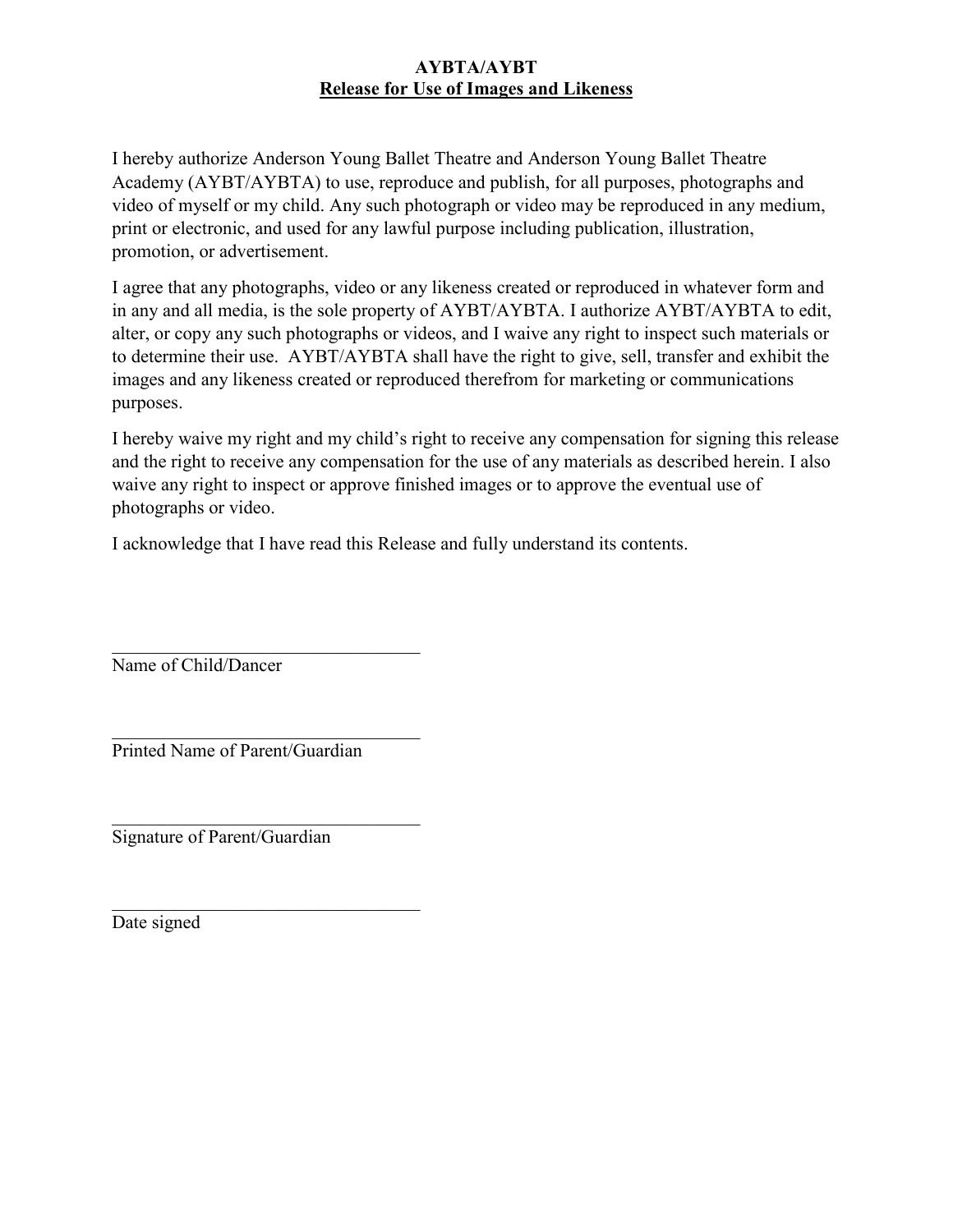

Anderson Young Ballet Theatre Academy, LLC 29 Young Drive Anderson, IN 46016 (765)643-2184 [office@aybtacademy.com](mailto:office@aybtacademy.com)

 $Dancer(s):$ 

#### **Expectations and Code of Conduct AYBT Academy**

#### **-Codes of Conduct**

- Anderson Young Ballet Theatre Academy strives to provide a safe and friendly atmosphere and environment for the students/ participants. AYBT Academy prohibits acts of harassment or bullying (by faculty, students, and parents/ adults). Harassment or bullying is conduct that disrupts both a student's ability to learn and the school's ability to provide a safe environment. All faculty, students, and participating parents/ adults, are expected to always demonstrate appropriate behavior and treat others with civility and respect. Gossiping, bullying, aggressive behavior (including intimidating looks and body language) or talking badly about anyone and/or their abilities will not be tolerated. Please report any instances of harassment or bullying to Artistic Director, Jennifer Thiemet and/or the Academy staff. See Chain of Command for concerns below.

#### **Expectations**

**Timeliness:** \*All dancers should be at the studio at least 10 minutes before class. This is especially important for tech weeks in the theater. If you know you/your dancer will be late, please call the Academy office or email the office to notify your instructor in advance.

#### **Dress Code**

\*All dancers must have AYBTA required leotards, are expected to wear them on scheduled days and arrive dressed for class. No warm-ups are allowed unless it is cold in the classroom and only with the permission of the instructor at the time. Hair must be in a nice bun and secured at all times with hair pins before start of class. This includes all classes (jazz, ballet, modern, and tap) unless other instruction is given from specific instructor.

#### **Auditions**

The students will be given any audition dates at least 1 week prior to the audition. There will be (minimally) The Academy Director and 1 AYBT faculty member/choreographer of the Academy Director's choice. Once decisions are made, they are final. It is understood that AYBT is an educational facility. As such, the best efforts are made to give as many opportunities as possible to as many dancers as possible per season. Roles will be assigned with this philosophy in mind.

#### **Social media**

As a representative of AYBT and AYBTA, any dancer found posting (or being involved in any other's posting) derogatory materials toward AYBT, AYBTA, the staff or fellow dancers will be required to immediately remove the post and may be dismissed from AYBT/AYBTA. Posting music relevant material is considered piracy when music rights are not available, causing possible legal action toward the owner of the post.

# **Chain of Command for concerns**

Should any dancer or parent have a concern involving anything to do with AYBT Academy, the proper chain of command would be to schedule a meeting with AYBT Academy Director, Jennifer Thiemet, by sending an email to schedule a meeting to: [director@aybtacademy.com](mailto:director@aybtacademy.com)

*- We will be supportive of student(s), their peers, and fellow parents/ adults, and we will maintain respectful attitudes toward ALLstudents, AYBT Academy faculty, and fellow parents/ adults.*

*- We will be respectful of the environment (studio, theatre, etc.) at all times.* 

*- We will respect the judgment of the faculty regarding student(s) progress in the curriculum, including class advancement, pointe shoes, auditions, and casting.*

*- We, as a dancer family, understand, and will comply, to the best of our abilities, with all requirements to participate at Anderson Young Ballet Theatre Academy.*

Parents/ Guardians/ Adults Printed Names: \_\_\_\_\_\_\_\_\_\_\_\_\_\_\_\_\_\_\_\_\_\_\_\_\_\_\_\_\_\_\_\_\_\_\_\_\_\_

#### Parents/ Guardians/ Adults Signatures:\_\_\_\_\_\_\_\_\_\_\_\_\_\_\_\_\_\_\_\_\_\_\_\_\_\_\_\_\_\_\_\_\_\_\_\_\_\_Date:\_\_\_\_\_\_\_\_\_\_\_\_\_\_\_\_\_\_\_